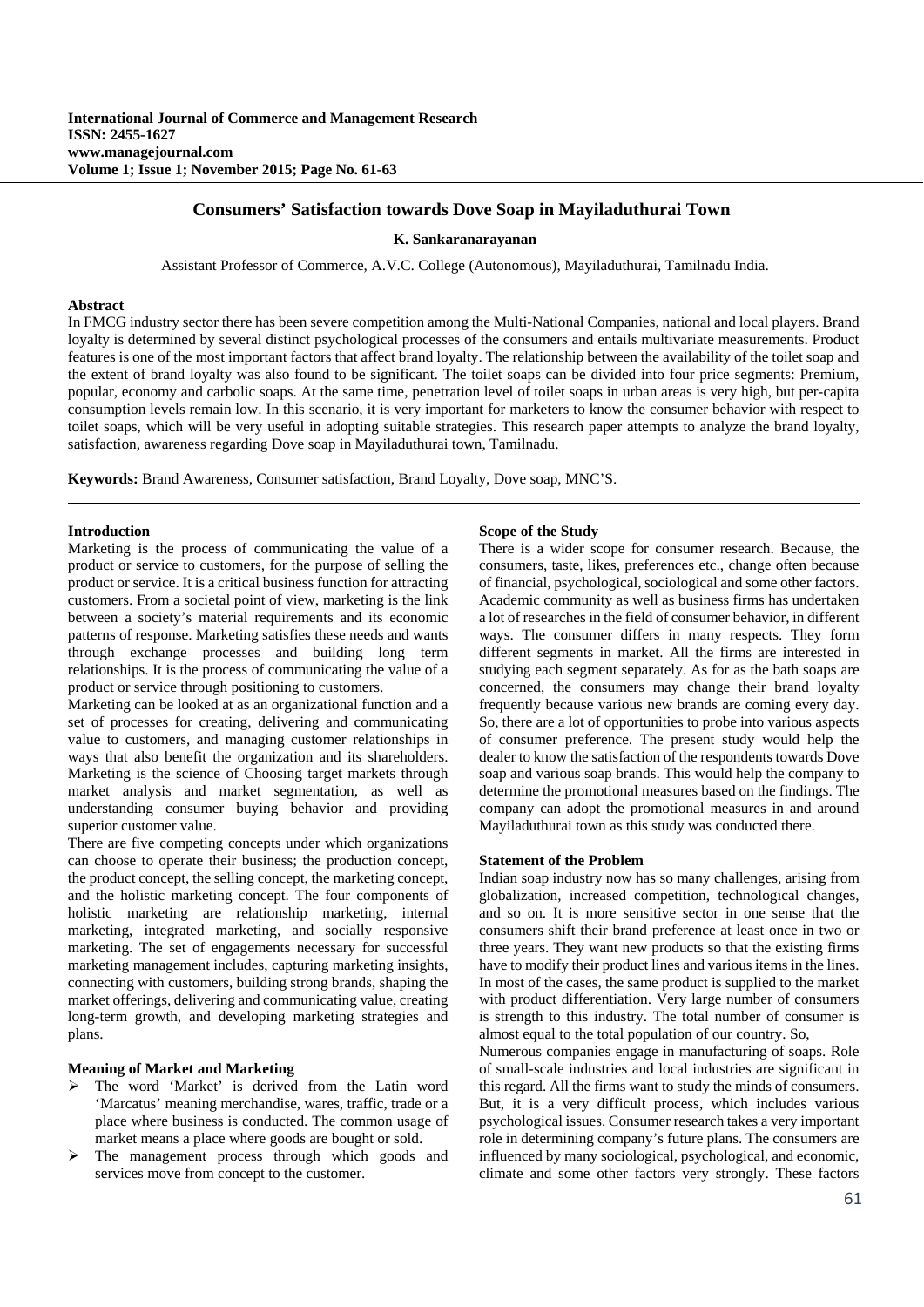have been identified properly through various researches. When the firms understand those drives, product and promotional policies are given a final shape. Consumer preference is a difficult area to be studied. Its coverage is comprehensive. The consumers are large in number and they are in different groups, their motives differ in many respects. So, the present study has taken up these issues.

## **Objectives of the Study**

Following are the objectives of the present study:

- To know the socio-economic profile of the consumers of the Dove soap.
- To determine the most influencing factor in the purchase of the Dove soap.
- To know the source of influence in the purchase of Dove soap.
- To know the pattern of usages of the Dove soap.
- To study the satisfaction of the consumers towards the Dove soap based on the various products.
- To give suggestions based on the study for the improvement of the product.

# **Research Design**

A research design work is a specified framework for controlling the data collection. It is the basic plan, which guides the data collection & analysis phases of the research project. To achieve the objectives of this study, the researcher collected the data from the customers and then analysis was done. In social science there are two outstanding research methods: a) Primary data b) Secondary data.

This study is based on both primary and secondary data.

## **Sampling unit**

Users of Dove soap in Mayiladuthurai town constitute population of the present study.

### **Sampling size**

In this survey the sample size was determined as 125 arbitrarily.

### **Sampling technique**

The researcher has adopted convenient sampling for the researches. Before selecting the samples, the town was divided into six divisions for the purpose of selecting samples from various parts of the town. The following list shows the details. Koranad area, bus stand area, Periya kovil area, Vallalar temple area, Srinivasapuram. From each area 25 samples were selected by convenience sampling technique. As these areas have a heavy population and the people from all walks of life in these areas, the sample frame of the present study has contained all varieties of the consumers.

#### **Profile of Dove**

Dove is a personal care brand owned by Unilever originating in the United Kingdom. Dove products are manufactured in Argentina, Australia, Brazil, Canada, China, Germany, India, Indonesia, Israel, Ireland, Mexico, Netherlands, Pakistan, Philippines, South Africa, Thailand, Turkey and United States. The products are sold in more than 80 countries and are offered for both women and men. The Dove trademark and brand name is currently owned by Unilever. Dove's logo is a silhouette profile of the brand's namesake bird.



#### **Symbols of Dove**

#### **About the brand**

- Assurance of being a soap which is "safe on skin"
- Manufactured in modern soap plants
- Contains polyols-Good moisturizers
- Made from a blend of vegetable oils
- Palm oil and coconut oil mixed in the right proportion
- Gives lather which is stable and can effectively remove oil, dirt from the surface of Skin.

**Table 1:** Socio economic profile the researcher has interviewed the different age group of People and the table shows the different age group of the respondents.

| <b>Age Groups</b> | No. of<br><b>Respondents</b> | Percentage of<br><b>Respondents</b> |  |
|-------------------|------------------------------|-------------------------------------|--|
| Below 20          | 15                           | 12                                  |  |
| $20 - 30$ Age     | 40                           | 32                                  |  |
| 30 - 40 Age       | 35                           | 28                                  |  |
| 40 - 50 Age       | 25                           | 20                                  |  |
| Above 50          | 10                           |                                     |  |
| Age               |                              |                                     |  |
| Total             | 125                          | 100                                 |  |

**Source:** Primary Data

**Inference:** From the above table it was inferred that 32% of the respondents belong to the age group of 20-30, followed by 28% are under the age group of 30-40, followed by 20% are under the age group of 40-50, followed by 8 % are under the age group of above 50 and followed by 12 % are under the age group of below 20.

**Table 2:** Gender classification of the respondents the researcher has interviewed the different gender group of people and the table shows the classification of the respondents.

| Gender | <b>No. of Respondents</b> | <b>Percentage of Respondens</b> |
|--------|---------------------------|---------------------------------|
| Male   |                           |                                 |
| Female |                           | nn                              |
| Tota   |                           | 100                             |

**Source:** Primary data

**Inference:** From the above table it was inferred that 66% of the respondents are female and followed by 44% of the respondents.

**Table 3:** Monthly income is the revenue that a person earns and the income is an influencing factor on purchase behavior. The below table shows the income level of the respondents.

| <b>Monthly</b>     | No. of             | Percentage of      |
|--------------------|--------------------|--------------------|
| <b>Income</b>      | <b>Respondents</b> | <b>Respondetns</b> |
| <b>Below 5,000</b> |                    | 12                 |
| $5,000 - 10,000$   | 25                 | 20                 |
| 10,000 -15,000     | 40                 | 32                 |
| Above 15,000       | 45                 | 36                 |
| Total              | 125                |                    |

**Source:** Primary data